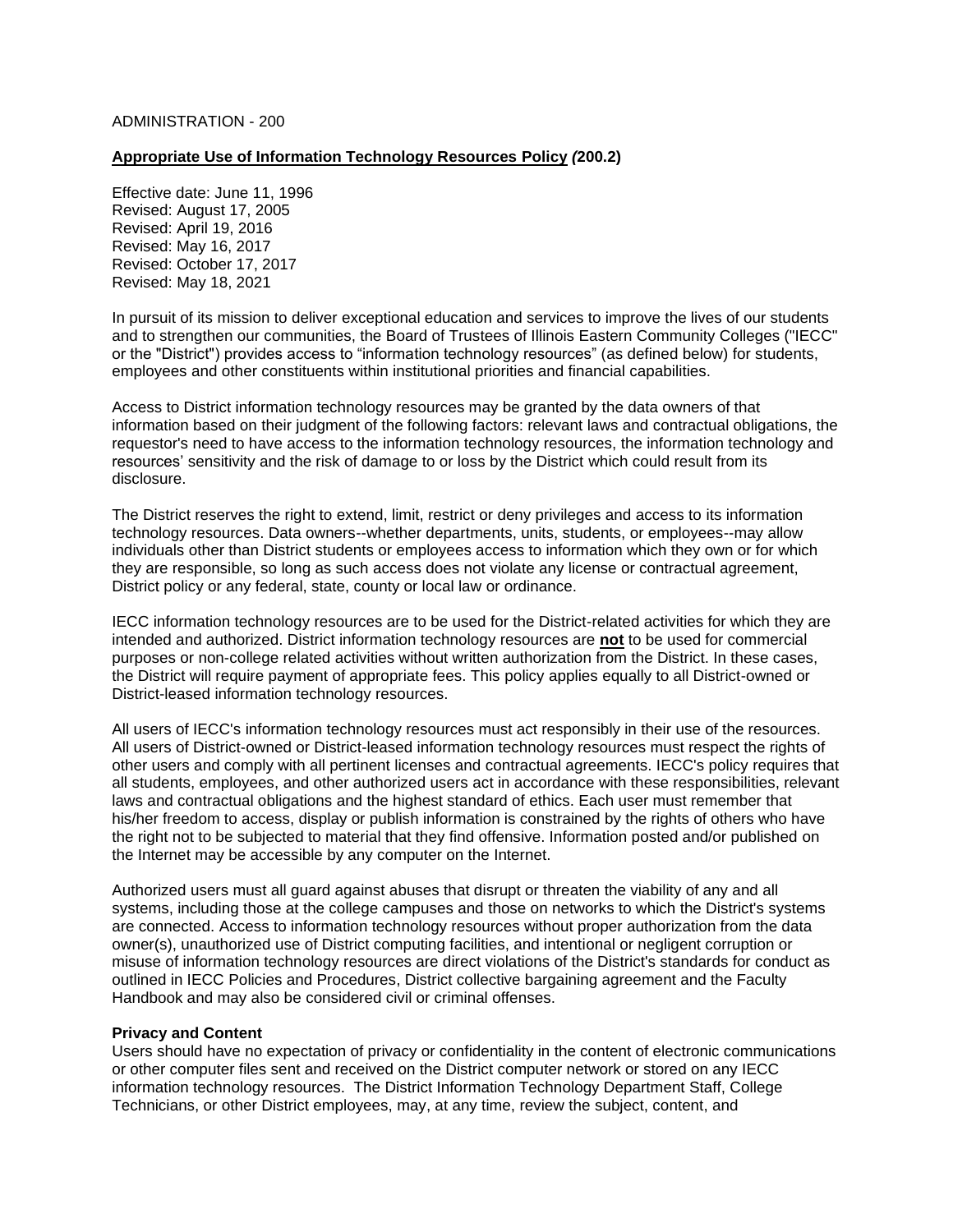appropriateness of electronic communications or other computer files, and remove them if warranted, reporting any violation of rules to the District administration and/or law enforcement officials.

## **Account Security and Information Exchange**

User IDs and passwords are provided for technology systems and are only for individual use. Users should not share passwords with anyone and should not use anyone else's password regardless of how the password was obtained. If a user suspects someone has discovered his or her password, the password should be changed immediately and the IT Help Desk should be notified. Users shall not intentionally modify files, data, or passwords belonging to other users. When sending electronic communications, users should be cautious when including personal information. IECC is not responsible for personal information which is obtained by unauthorized recipients or interceptors of electronic communications. Use of personal credit cards on an IECC owned computer is done at the user's own risk and IECC is not responsible for any loss or damages resulting from this use.

# **Multi-factor Authentication**

Multi-factor authentication (MFA) is also required for all users accessing IECC's systems. MFA is a method of computer access control in which a user is granted access only after successfully presenting multiple separate pieces of evidence to an authentication mechanism – typically at least two of the following categories: knowledge (something they know), possession (something they have), and inherence (something they are). IECC utilizes four MFA verification methods: 1. The Microsoft Authentication App, 2. A text message to a cell phone, 3. A phone call to any 10-digit phone number, 4. A digital token key. Digital token keys will be available on a case-by-case basis. A lost or stolen MFA token should be reported immediately to the IT Help Desk. A replacement charge of \$25.00 may be applied for any lost or stolen token.

# **Employee Account Setup Process**

Each IECC location has designated employees (President/Dean offices or other administration) that may request accounts for employees by completing the Information Technology Services Request Form. This form is submitted to the Human Resources and Information Technology Departments for verification and processing. When the accounts have been created, the Information Technology Department sends account information to the employee via email, text, or mail. Banner system accounts also require the completion of the Banner Security Request form. MyIECC account details are also included with the IT Services Request that allow employees and faculty access to various course and employee resources.

## **Student Account Setup Process**

Student accounts are generated during the application acceptance process. Credentials are sent to a student by encrypted email to setup their MyIECC account. Student Services in some cases may directly issue credentials to create an account using a GeneratedID and PIN. In either process the student must complete account setup and set a new password. Students may be required to use multi-factor authentication for additional account security. (See MFA section of this document). The MyIECC account provides access to many services including email, online courses, electronic course materials, schedules, grades, tax forms, account balances, emergency alerts, library service, and much more.

## **Student Email and Electronic Communications**

IECC provides email accounts to students as a tool for sharing important and official information regarding registration, financial aid, deadlines, student life, and more. Email allows IECC to communicate quickly and efficiently and provides standardized, consistent communication with IECC students. The student email accounts are cost-effective and environmentally friendly. The IECC email account is IECC's official communication and notification method to students. IECC expects that every student will receive email at his or her IECC email address and will read email on a frequent and consistent basis. A student's failure to receive and read IECC communications in a timely manner does not absolve that student from knowing and complying with the content of such communications.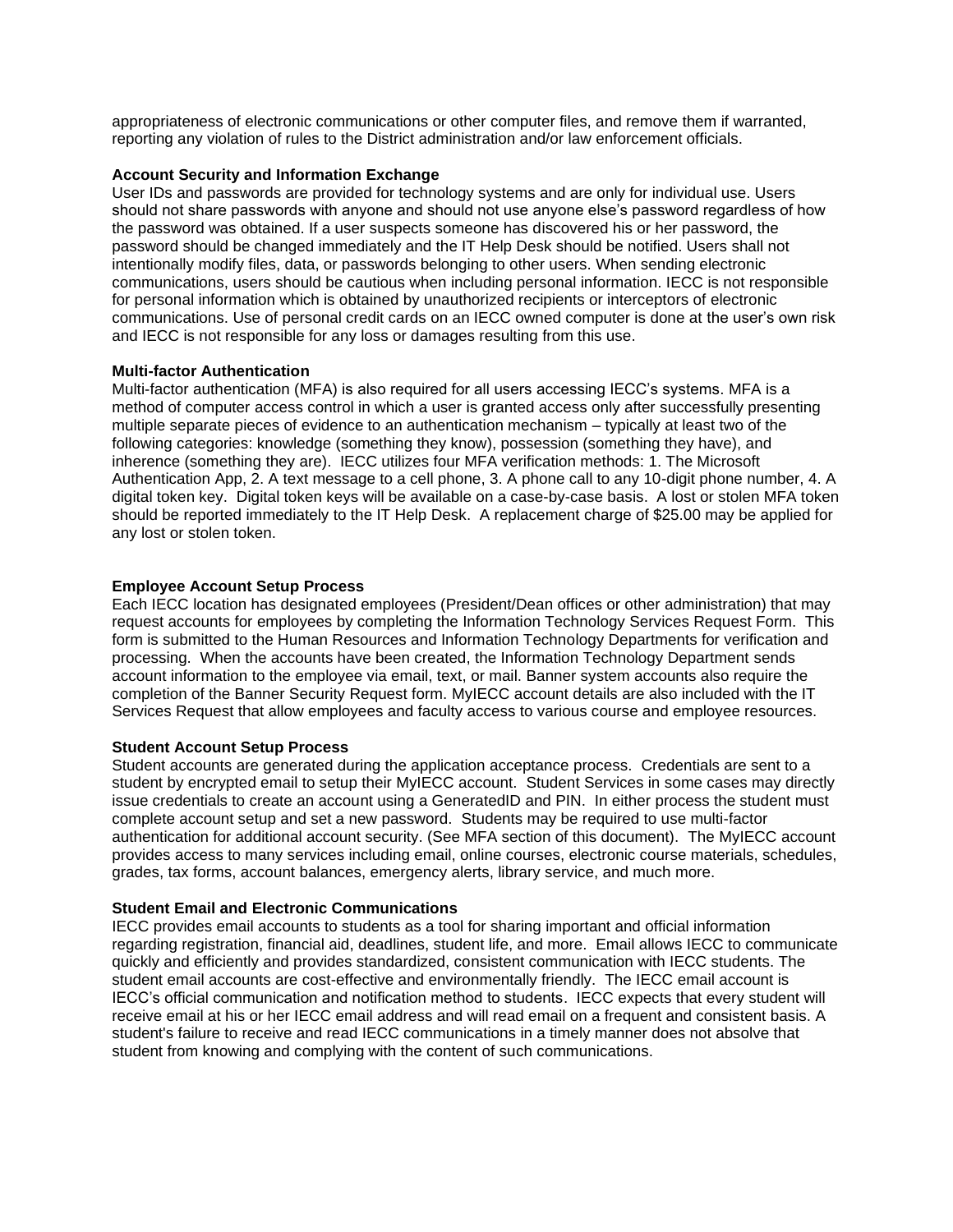# **Copyrighted Material**

Users shall not: copy and forward, download, and/or upload to the IECC network or Internet server any copyrighted, trademarked, and other intellectual property without express authorization from the owner of the trademark, copyrights, or intellectual property right.

IECC prohibits the use of peer-to-peer file sharing applications on its network, including wireless network services, to transmit, exchange, or copy any music, software, or other materials which are protected by copyright or intellectual property rights.

Unauthorized copying, use, or distributions of software is illegal, strictly prohibited, and subject to criminal penalties. Penalties for copyright infringement are controlled by the U.S. Copyright Office and can be as high at \$150,000 per incident. For additional information, please see the website of the U.S. Copyright Office at www.copyright.gov.Similarly, other intellectual property content owners may take criminal or civil action against a user for unauthorized copying, use or distribution of intellectual property materials. All the content transmitted via e-mail and web publishing must either be the users' own or must be transmitted with express authorization for distribution by IECC or by the individual who owns the trademark, copyright, or intellectual property right.

# **Inappropriate and Illegal Use of Technology Resources**

Examples of inappropriate and illegal use include:

- 1. Accessing, e-mailing or web publishing of material, including text or images, determined to be obscene and/or pornographic.
- 2. Use of information technology to facilitate, engage in and/or encourage academic dishonesty.
- 3. Email distribution or web publishing of derogatory statements intended to offend other individuals, groups, or organizations or which violate IECC's anti-discrimination/harassment policy and procedures*.* (See policy 100.8 and procedure 100.8 for more information.)
- 4. Use of information technology resources in a manner that violates this Policy, any other District/College policy, and/or local, state, or federal law.
- 5. Intentionally infiltrate, or "hack," IECC or other information technology resources.
- 6. Release viruses, worms, or other programs that damage or otherwise harm IECC or other information technology resources.
- 7. Knowingly disrupt a system or interfere with another student's, staff or faculty member's or other authorized user's ability to use that system
- 8. Willfully damage or destroy computer hardware, software, or data belonging to IECC or its users.

## **Priority Usage of Computer Hardware, Software and/or Facilities**

Priority shall be given to classroom activities, assignments and/or research and to IECC faculty, staff, and students.

## **Lab User Age Restriction**

Patrons under the age of 18 who are not enrolled students are not permitted to use the open lab computers without obtaining authorization from the college's Learning Resource Director or Lab Supervisor.

## **Student Data Storage**

Students are not allowed to store personal work and/or software on the hard drives in the open lab and all students should have a personal storage device or service for saving their work. Any files or software found on the hard drives will be deleted. IECC is not responsible for data lost for any reason including but not limited to: power failure, computer failure, or any other planned or unplanned or unavoidable event or emergency.

## **Software**

IECC may provide access to software and services such as MS Office 365, Google Docs, Adobe, and others. These services are generally provided for free or at a reduced cost to currently enrolled students and/or active employees. IECC must comply with the software license agreements provided by the software vendors and services may be revoked or modified at the vendor's discretion. Students and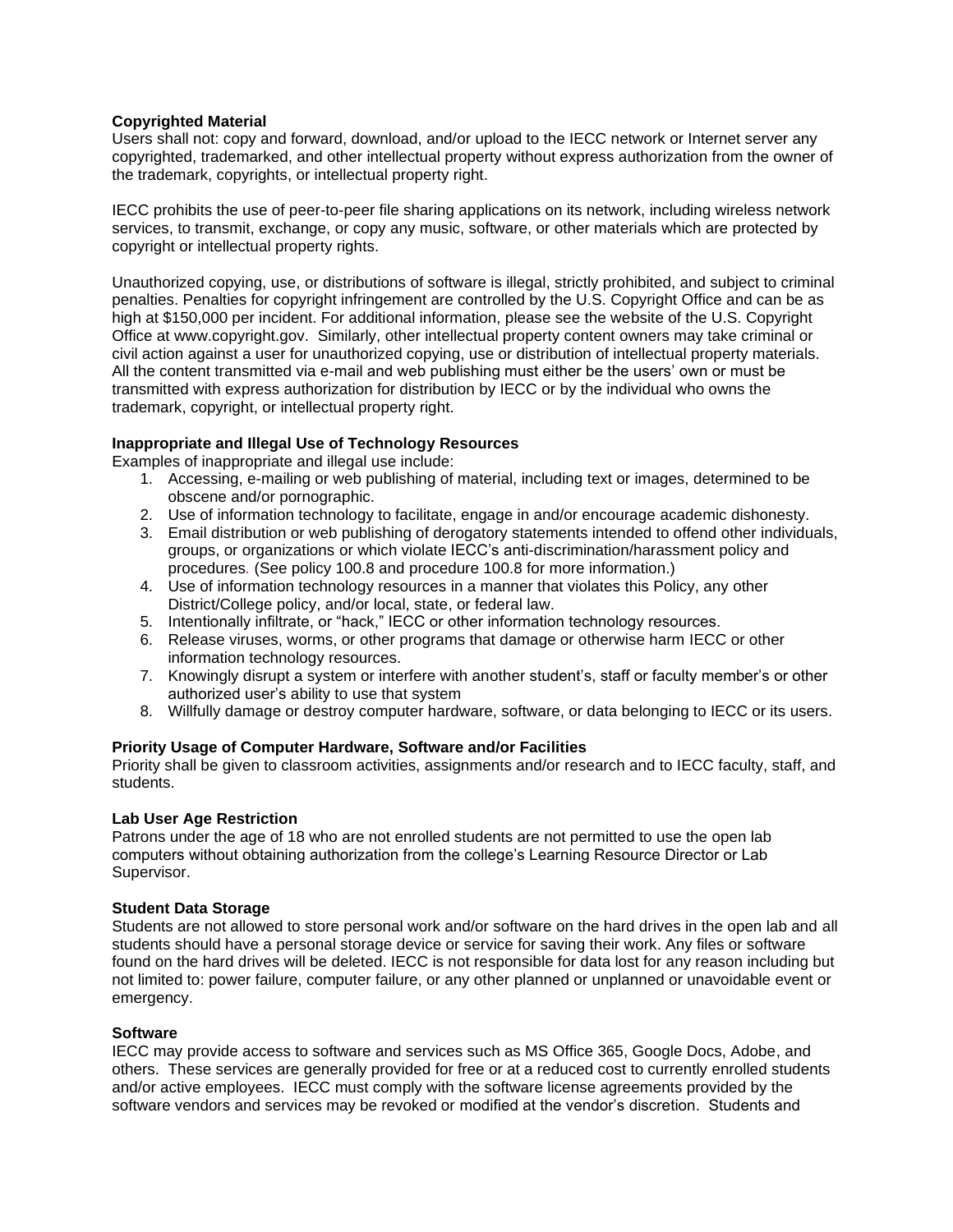employees are required to comply with the End User License Agreement (EULA) associate with the software or service. The software and services may be terminated when students are no longer enrolled or employees are no longer employed.

#### **Network Bandwidth**

Network capacity is limited and users must not exceed reasonable usage. IECC has the rights to block, limit, or prioritize traffic for any reason.

#### **Internal Network**

Only authorized IECC technical staff are allowed to connect personal computers or other devices to the internal IECC network.

#### **Public Wi-Fi Internet Access**

Wireless public Internet access is provided throughout most IECC's campus locations. **Please be advised that the public network does not enforce any security or encryption.** Transmissions of secure information such as ID's, credit card numbers, passwords, etc. may be intercepted by wireless users in or near the open networks. **IECC is not responsible for damage to personal property or other injury, including damage to personal computing devices resulting from software/hardware installation or Internet use.**

#### **Commercial Use**

Users shall not use the District's computer network to set up web pages to advertise or sell products or services, solicit sales, or conduct business without prior written approval and, if required, the payment of an appropriate fee.

#### **Sanctions**

Alleged violations of this policy will be processed according to the disciplinary policies outlined in the IECC Policies and Procedures Manual, the IECC collective bargaining agreement and the college's catalog. IECC treats access and use violators of information technology resources seriously. IECC computing resources may also be subject to prosecution by state or federal authorities.

IECC has the right to remove, without notice, any material from its system found to be threatening, obscene, and pornographic or which violates the District's anti-discrimination/harassment policy or any other District policy. Such action may result in the termination of the user's account.

## **Policy Adoption – Administration – Liability**

This policy will be reviewed and updated periodically and the current policy, inclusive of any revisions, will be electronically posted on the IECC website.

#### Implementation

The Chancellor*,* Presidents and Director of Information and Communications Technology are responsible for supervising adoption of guidelines to implement this policy.

## Enforcement

Alleged violations of this policy will be processed according to the disciplinary policies outlined in the IECC Policies and Procedures Manual, IECC collective bargaining agreement and the college's catalog. IECC treats access and use violations of information technology resources seriously. IECC will pursue criminal and civil prosecution of violators as it deems necessary.

#### **Definitions**

**Account:** see Information Technology Account

**Administrative Officer:** Chancellor, President, Dean or Director to whom an individual reports.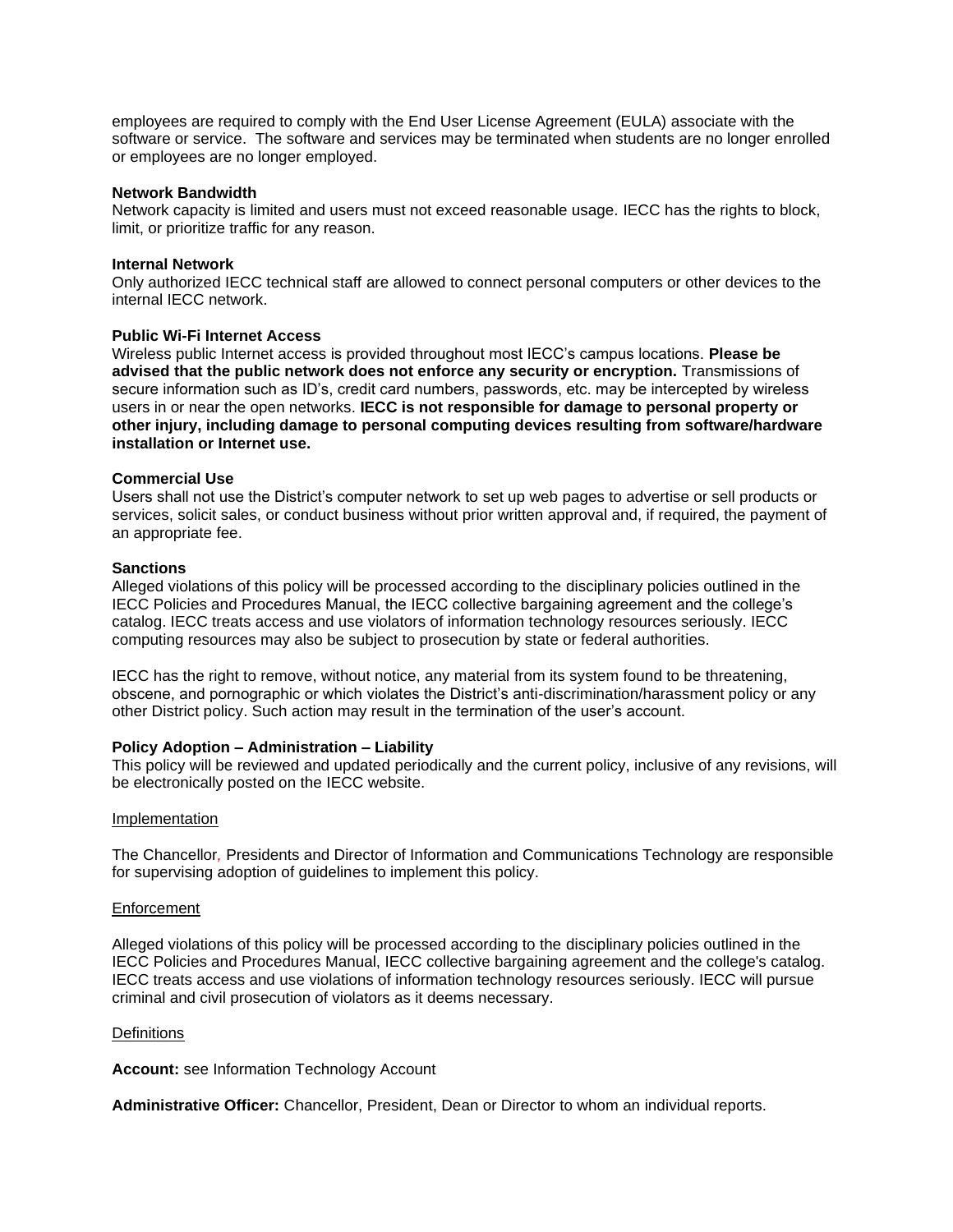**Authorized Users:** students, employees, and other constituents of the IECC District.

**Data Owner:** the author or publisher of the information, data, or software; can be the individual or department that has obtained a license for the District's use of the information, data, or software.

**Computing Devices:** different classes of computers, servers, and mobile devices. If owned or leased by the District, or if owned by an individual and connected to a District-owned, leased, or operated network, use of these computing devices is covered by the IECC Policy for Responsible Use of Information Technology.

**Employee:** See Human Resources policy section 400.

**Information Technology Resources:** equipment or services used to input, store, process, transmit, and output information, including, but not limited to, desktops, laptops, mobile devices, servers, telephones, fax machines, copiers, printers, Internet, email, and social media sites.

**Information Technology Account:** the combination of a user number, user name, or user ID and a password that allows a student, employee, or other authorized user access to information technology resources.

**Network:** a group of computing devices that share information electronically, typically connected to each other by either cable, wireless or other technologies.

**Software:** the programs and other operating information used by a computer.

**Student:** any person currently participating in any class of instruction offered by or on the premises of the IECC institutions.

**Systems:** see Information Technology Resources

**User:** see Authorized User